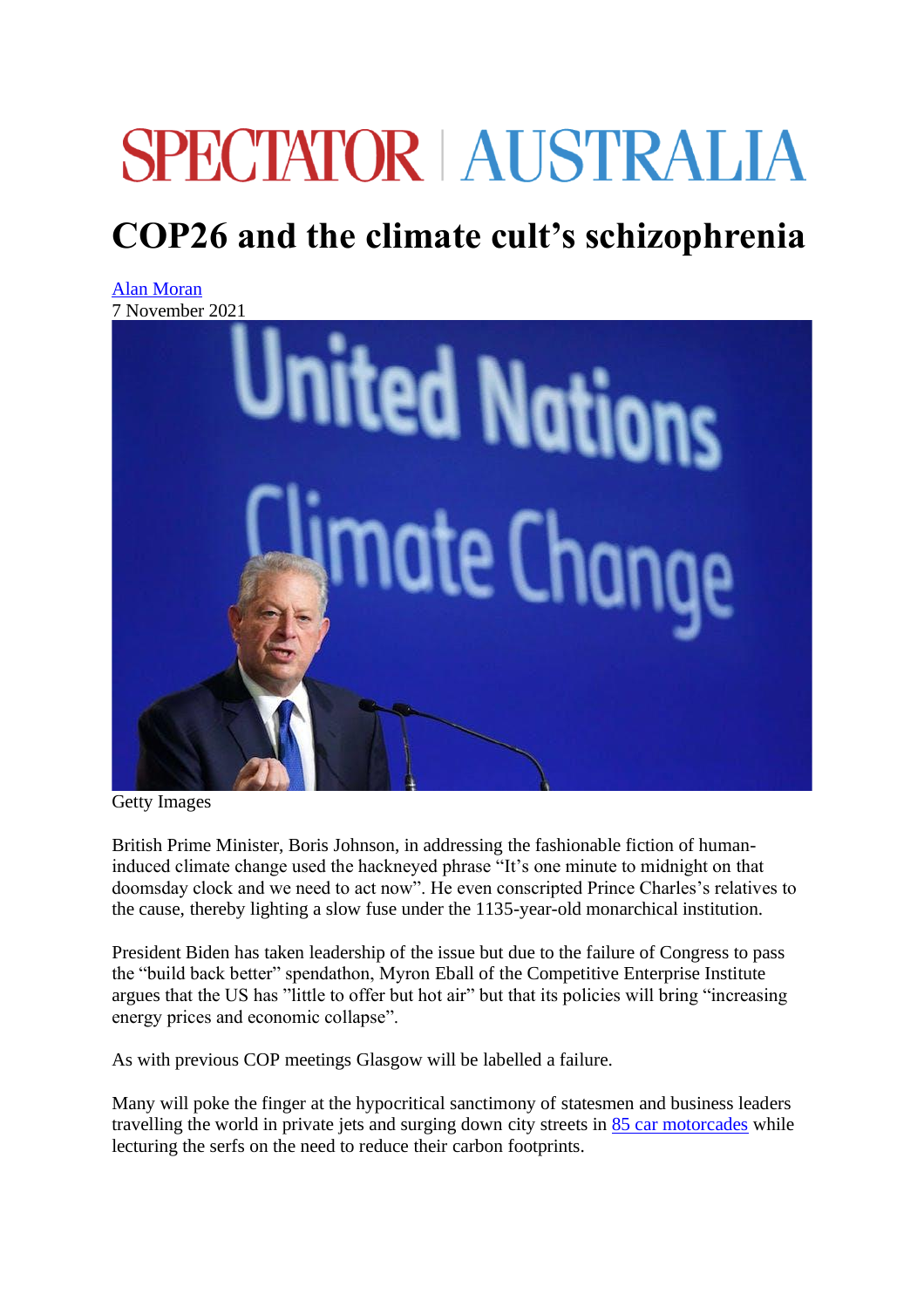Some, attuned to the fantasy world of St Greta, will lament the failure of the conference to hear the [Queens' plea](https://www.bbc.com/news/uk-59125350) that we "act now for our children".

Others will recognise, as [Peter O'Brien](https://spectator.com.au/2021/11/the-logic-behind-net-zero/) shows, that since the doubling of CO2 in the atmosphere is having a negligible effect and a further doubling will be even less significant, the least done to hinder progress towards higher living standards the better. Sadly, these realists have their voices drowned out by the woke and subsidyseekers.

Each new measure adopted or mooted at the international climate meetings adds to those already in place or paves the way for something even more ambitious.

Those emerging from Glasgow include:

- "Net Zero emissions" from government measures is now the full orthodoxy with India and Russia adopting it, albeit on a long time frame. This gives global certification for subsidies for renewables, carbon capture and storage and hydrogen, plus carbon taxes and degrading farmland for carbon sequestration.
- A methane phase-out; led by the US-EU axis [105 countries](https://www.newscientist.com/article/2295810-cop26-105-countries-pledge-to-cut-methane-emissions-by-30-per-cent/) have joined the call for a 30 per cent cut; the initial target is agriculture – with adverse productivity impacts – but natural gas is in the gunsights.
- Pledges to phase-out coal use adopted by some 40 countries including Poland and Canada – with an \$8.5 billion bribe for a notoriously corrupt South African government to abandon its coal plants.
- Phasing out forest clearing to allow agriculture, which has been essential for humanity but itis now less so due to greater agricultural productivity; productivity gains would however be reversed by measures like Australia's climate motivated ban on land management, a *de facto* expropriation of farmers.
- Some movement towards the \$100 billion a year aid to compensate poor countries, but mainly in repackaging existing economic aid, thereby diminishing its worth.

Pressures to reverse economic productivity advances continue outside the formal COPS network. Adding to the hundreds of millions of dollars already pushed to activist groups by woke charitable foundations, like [Bloomberg Philanthropies,](https://www.bloomberg.org/press/bloomberg-global-coal-countdown-2-0-reveals-state-of-global-coal-detailed-by-country-for-cop26-climate-negotiations/) are to increase funding NGOs seeking to close coal plants.

Institutional pressures are also being intensified. The International Financial Reporting Standards Foundation is building an accounting framework for climate disclosure. An [early](https://www.ifrs.org/content/dam/ifrs/groups/trwg/trwg-climate-related-disclosures-prototype.pdf)  [prototype](https://www.ifrs.org/content/dam/ifrs/groups/trwg/trwg-climate-related-disclosures-prototype.pdf) requires companies to disclose their reliance on carbon offsets and describe in detail the assumptions behind them.

This adds to political coercion. In the US, for example, the EPA is resurrecting Obama era regulations that require all **[coal use](https://www.power-technology.com/news/industry-news/us-supreme-court-epa-clean-power-plan/)** to include costly carbon-capture-and-storage technology. And [Congress](https://thehill.com/policy/energy-environment/579671-oversight-committee-chair-subpoenas-top-oil-companies) is demanding that Shell, BP, Exxon and Chevron furnish masses of evidence to explain their "role in contributing to climate change" and the impacts it could have on their businesses. Such pressures force businesses to pay forms of investment tax. Shell, for example, feels obliged to allocate over 7 per cent of its global capital expenditure to green causes, a large part of which is reimbursed from consumers due to regulations.